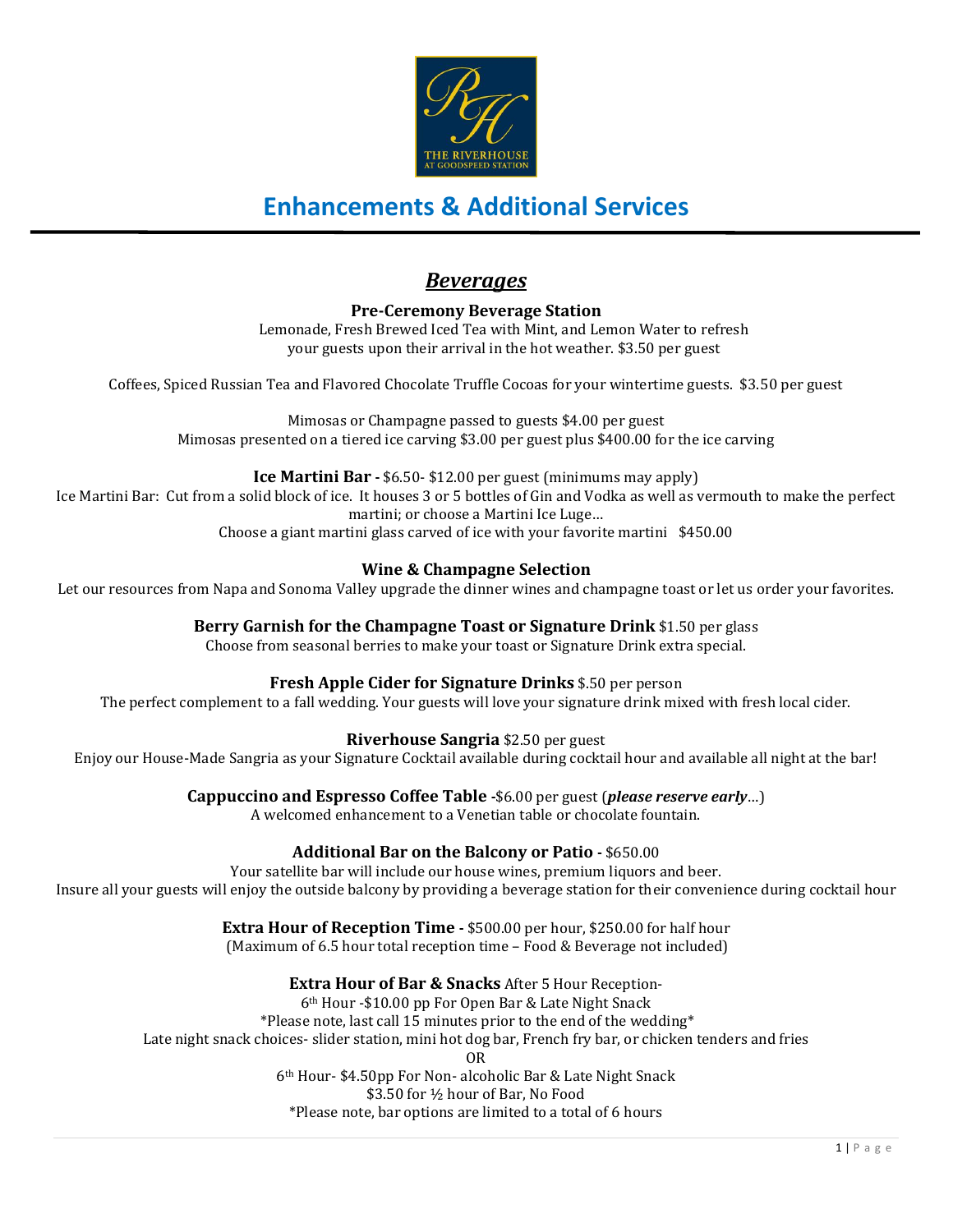

## *During your Cocktail Reception*

**Seafood Raw Bar -** \$15.00 per guest

Clams and oysters on the half shell as well as gulf shrimp with cocktail sauce and lemon accented with Seaweed. For the connoisseur you may also upgrade this station and choose Alaskan snow, king crab or stone crab claws , New Zealand green mussels or lobster medallions with all the accoutrements. Let us include an amazing ice sculpture- \$450+

### **Shrimp Cocktail**

\$2.95 per piece served in glass cordial glasses with Lemon and Parsley \$8.50 as an appetizer replacement/ \$12.50 as an additional course

**Sushi Bar -** \$15.00 per guest Prepared by one of our sushi chefs, the sushi display will enhance every cocktail hour. *An amazing station to treat your guests to!*

### **Grilled Shrimp -** \$8.00 per guest

Hot off the grill your guests will enjoy Shrimp Skewers over a Citrus Glazed Jicama and Pineapple Slaw

#### **Cocktail Hour Pasta Station -** \$4.00 per guest

Choose from a wide variety of pasta and sauces, served with Parmesan Cheese, Red Pepper Flakes and Garlic Bread *Include two pastas and sauces for and additional \$2.00 per guest*

#### **Cocktail Hour Smashed Potato Bar** - \$6.00 per guest

Your two choices of Yukon Gold, Roasted Garlic, Sweet Potato & Red Bliss Smashed Potatoes Served with sour cream, bacon crumbles, butter, chives, peas, broccoli, cheddar cheese and gravy

#### **Cocktail Hour Risotto Bar** - \$9.00 per guest

Parmesan Risotto with option toppings of Cheddar Cheese, Smoked Gouda, Peas, Sautéed Onions, Roasted Asparagus, Sautéed Mushrooms, Crispy Bacon

#### **Carving Station -** \$5.00 - \$10.00 per person

Choose from Roasted Breast of Turkey, Grilled Asian Flank Steak, Honey glazed Ham with Pineapple, Corned Beef Brisket, Smoked Pork Loin, Seared Ahi Tuna with Wasabi Mayo, Beef Tenderloin, BBQ Beef Brisket or Prime Rib. *Add a side of mashed potatoes for \$1.50 per guest*

### *Entrée Enhancements*

**New York Strip Steak-** Crispy or Caramelized Onions & Burgundy Sauce \$10.00 Per Guest Selection

**Cold-Water Lobster Tail**- At Market Price To Any Entrée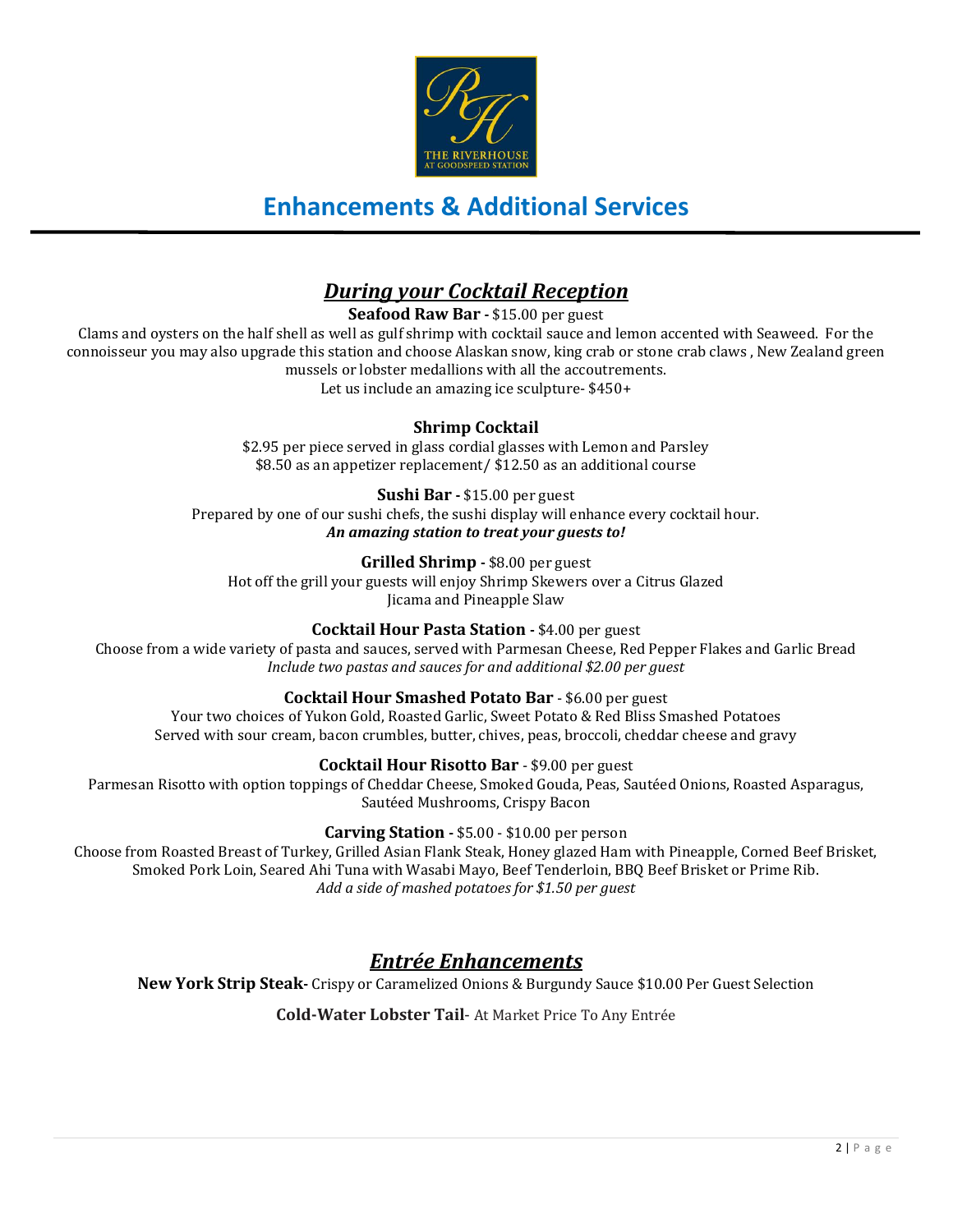

## *Sweet Treats*

**Venetian Table -** \$9.00 per guest

Cakes, Italian cookies and pastries, Chocolate Covered Strawberries and a grand assortment of mini desserts

**Sorbet Course -** \$4.00 per guest Lots of fruity flavors to choose from to delight any guest's palate.

**Ice Cream Sundae Bar -** \$7.50 per guest Your choice of two ice cream flavors and a selection of toppings. A great accent to your wedding cake.

**Chocolate Fountain** - \$6.00 per guest (some minimums apply) In addition to your wedding cake we can provide a chocolate fountain with fresh fruits, biscotti, cake, cookies, pretzels and many more treats for dipping.

### **Donut Hole Station**- \$4.00 per guest

Fireball Donut- Plain Donut Dusted with Cinnamon, Sugar & Cayenne Nutmeg Donut- Vanilla Donut Dusted with Cinnamon, Nutmeg & Sugar Double Chocolate- Chocolate Donut Dipped in Dark Chocolate Accompanied with Chilled Whole & Chocolate Milk

**Good Humor Ice Cream Truck-** \$6.00 per guest How exciting for your guests to step outside to an Ice Cream Treat.

**Warm Cookies and Milk Shooters -** \$2.75 per guest Choose from Chocolate Chip, Sugar or Oatmeal Raisin

**Ice Cream Sandwiches -** \$3.75 per guest Our staff will pass traditional chocolate wafer ice cream sandwiches or Chipwich Ice Cream Sandwiches- two chocolate chip cookies with vanilla ice cream

### *Candy Stations*

Let us create an incredible candy station for your guests to enjoy later in the evening. Guests can fill their bags or Chinese food boxes with one of the following themes or you can create your own. *\$6.00 - \$8.00 per person*

*Chocolate-*endless choices of chocolate treat… malted milk balls, kisses and hearts. C*hocolate covered* almonds, raisins, coffee beans, pineapple, pretzel, blueberries, cranberries, nuts, mints..

> *What's Your Color Scheme*- we will provide 8 different candies to match your theme Ex: pink chocolate malt balls, pink chocolate hearts, good and plenty, pink rock candy, pink Jordan almonds, pink lemonade gumballs, pink jelly beans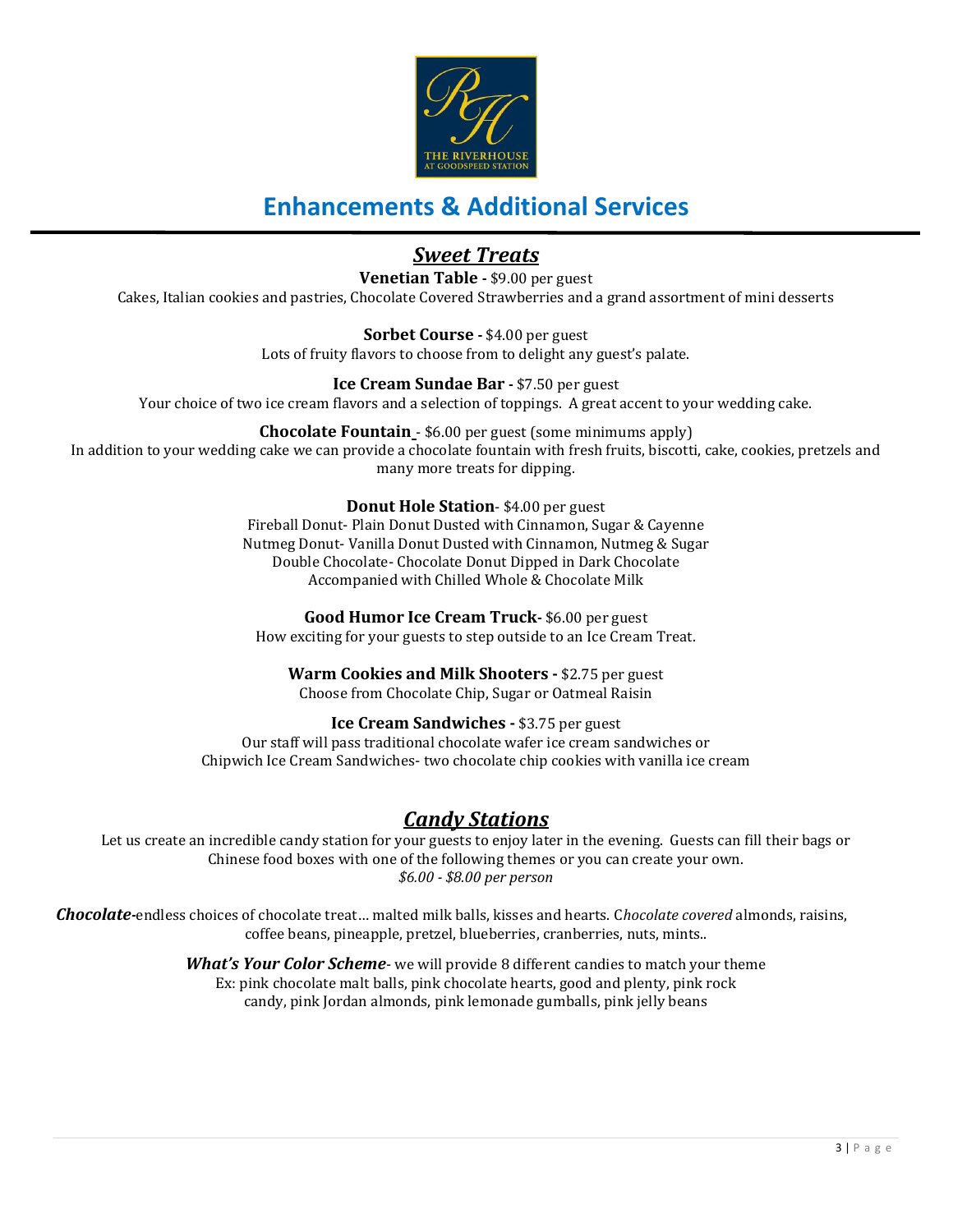

### *Late Night Snacks*

**Steamed Hummel Hot Dogs -** with all the fixins \$4.00 per guest

**Mini Burgers and Dogs -** \$4.75 per guest Served with fries on a station for your guests to load up with all the toppings

**Mini Grilled Cheeses** - A trio of *toasty* treats \$4.00 per guest Pumpernickel with Swiss, Rye with Provolone and White Bread with American passed to your guests with Roasted Tomato Soup Shooters

**Mini Philly Cheese Steaks** – \$7.00 per guest Thin Sliced Sirloin Topped with Melted America Cheese & Sautéed Peppers and Onions

### **Mini Corned Beef Ruebens**- \$6.00 per guest

Toasted Rye Bread Topped with Sliced Corned Beef, Sauerkraut Melted Swiss Cheese & Homemade Thousand Island Dressing A Delicious Treat For Your Guests Enjoy

> **Sausage, Peppers & Onions** - \$5.00 per guest Sautéed and Topped On A Mini Warm Toasted Bun

### **Popcorn Station** - \$4.50-\$6.50 per guest

Guests scoop their own popcorn from our popcorn Buffet- choose four to six flavors Butter Toffee, Caramel Cashew, Cherry Almond, Honey Coconut Macadamia, Honey Macadamia, Pecan Cinnamon, Simply Salted, Kettle Corn, White Cheddar, Poppin Peach, Wacky Watermelon, Candy Cane, Old Fashion Root Beer, Burstin Banana, Tangy Tangerine also…Caramel or Spicy Cheese Nuggets

\*(Some limitations do apply)\*

**Quesadillas -** \$6.50 per guest Tortilla wedges filled with melted Jack cheese and Roasted Veggies or Chicken

Served with a Dollop of Sour Cream and Jalapeño Slices

**Nachos -** \$6.50 per guest

Guests help themselves to a variety of tortilla chips and top them with melted Queso Cheese, Sour Cream, Guacamole, Jalapeños, Diced Tomato, assorted Salsas, Taco Beef, Diced Grilled Chicken

**French Fry Station**- \$4.75 per guest

Dreaming of French Fries late night? So are we! Please select 2 types: Traditional, Steak Fries, Spicy Waffle, Seasoned Crinkle, or Sweet Potato Tater Tots And let us provide all the toppings… Ketchup, Beer Cheese Fondue, Garlic Aioli, Homemade Chili, Sour Cream & Chipotle Aioli

### **Street Taco Station**- \$6.00 per guest

Select 2 For Your Guests To Enjoy Marinated Beef- Lime Infused Peppers & Tomatillo Sauce Roasted Pork- Caramelized Onions & Honey BBQ Sauce Pulled Chicken-Sautéed Mushroom & Chipotle Cream Vegan "Sausage"- Garlic White Bean Puree & Roasted Corn Salsa *Chef Attended Option-\$100 Fee*